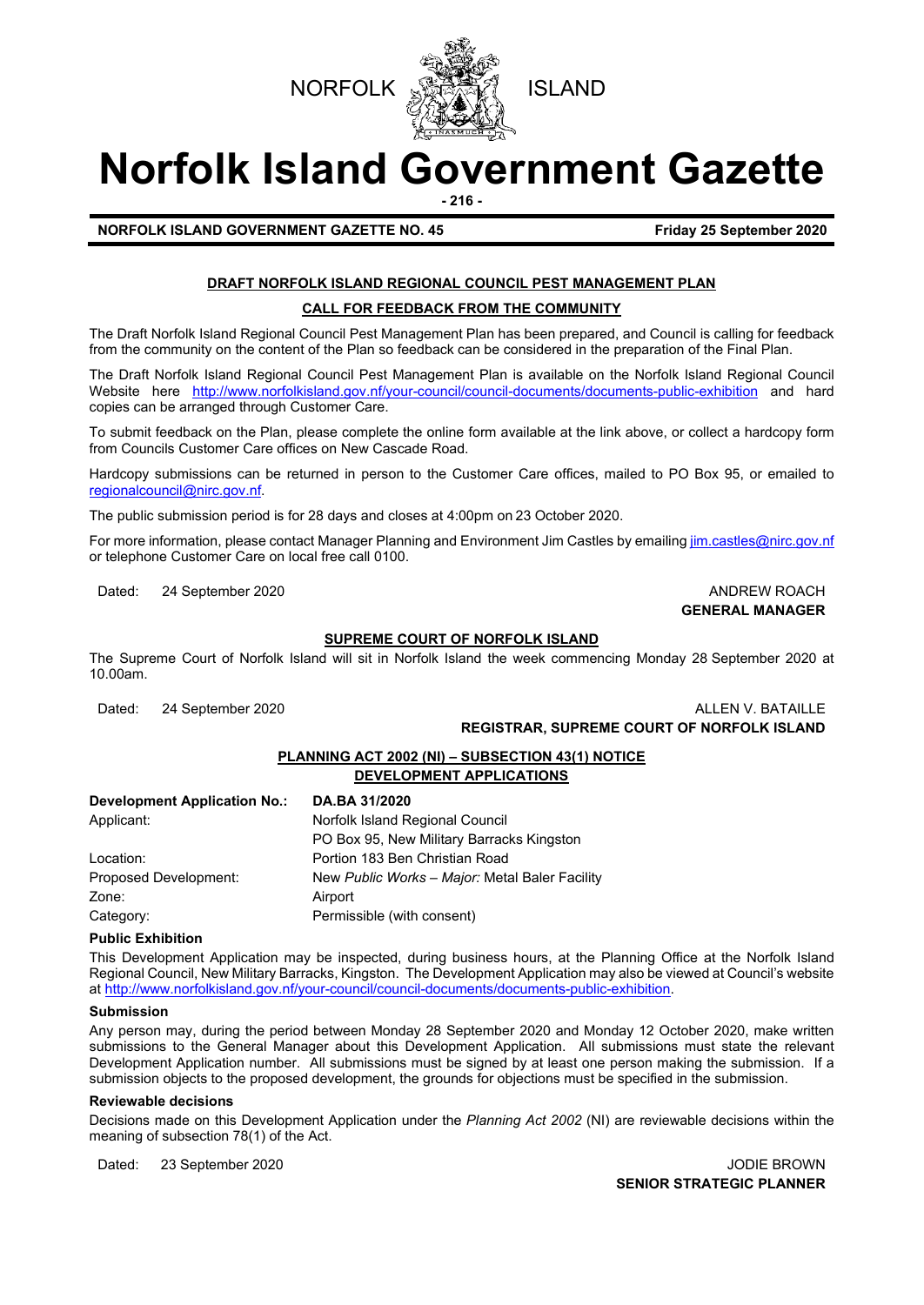#### **NOTICE OF INTENTION TO APPLY FOR LETTERS OF ADMINISTRATION—NO WILL**

#### **In the Supreme Court of Norfolk Island**

#### **Probate jurisdiction**

In the estate of Gabrielle Camille Beaumont, Naturopath, late of 125A Taylors Road, Norfolk Island, deceased

I, Garreth Wayne Turner, the domestic partner of the deceased person, intend to apply to the Court not less than 14 days, and not more than 3 months, after the day this notice is published for letters of administration of the estate of the deceased person to be granted to me.

All documents in relation to the estate may be served on me at the following address for service:

Garreth Turner

125A Taylors Road

Norfolk Island 2899

Creditors of the estate are required to send particulars of their claims to the address for service.

P O Box 683

Norfolk Island

I will also apply to dispense with the administration bond in relation to the estate

Dated: 21 September 2020 GARRETH WAYNE TURNER **APPLICANT**

#### **NORFOLK ISLAND**

#### **ASSOCIATIONS INCORPORATION ACT 2005 (NI)**

#### **NOTICE OF INTENTION TO APPLY FOR THE CONVERSION OF INCORPORATION OF A COMPANY**

I, Helen Pedel of New Farm Road, Norfolk Island, being a person authorised in that behalf by the board of directors of the company known as Norfolk Island Hospital Auxiliary Ltd, hereby give notice that the company intends to apply for the conversion of incorporation of the company under the *Companies Act 1985 (NI)* as a Company limited by Guarantee to that of an association under the *Associations Incorporation Act 2005 (NI)*.

This notice has been approved by the Registrar of Associations

Dated: 18 September 2020 **HELEN PEDEL** 

## **AUTHORISED PERSON**

#### **OFFICIAL SURVEY ACT 1978 (NI)**

#### **NOTICE OF VARIATION OF THE OFFICIAL SURVEY**

I, Narelle Underwood, Surveyor-General of New South Wales, being the person appointed as Surveyor-General of Norfolk Island do hereby give notice pursuant to Section 9 of the Official Survey Act 1978 that sheets 3, 4 ,6, 11, 14, 19, 20, 22, 23, 27, 28, 29, 31, 34, 35, 36, 37, 38, 39, 40, 41, 42, 43, 46, 47, 48, 49, 51, 52, 53, 55, 58, 59, 60, 61, 62, 63, 64, 65, 68, 69, 70, 71, 72, 73, 75, 76, 83, 84, 85, 86 and 92 of the Official Survey have been varied in accordance with section 4 of that Act.

Any person wishing to inspect these amended sheets of the Official Survey, numbered version 5.0 to 5.6 accordingly, may do so at the office of the Registrar of Titles during normal business hours.

Dated: 9 September 2020 NARELLE UNDERWOOD

**SURVEYOR GENERAL for NORFOLK ISLAND**

#### **TRAFFIC ACT 2010 (NI)**

**TEMPORARY CLOSURE OF ROAD**

#### **INTERSECTION HARPERS ROAD TO PRINCE PHILIP DRIVE / COCKPIT-RED ROAD BRIDGE**

#### **REFURBISHMENT**

I, Andrew Roach, Chief Executive Officer and General Manager of the Norfolk Island Regional Council, under section 50 of the *Traffic Act 2010,* temporarily **close** that part or parts of the road specified in Part 1 of the Schedule to all vehicular traffic (except any vehicle specified in Part 2 of the Schedule) **from 7am Norfolk Island standard time on Monday 21**  September 2020 to 4pm Norfolk Island Daylight Savings Time on Friday 9 October 2020 inclusive, as I am of the opinion it is necessary or desirable to do so for the preservation of public safety and for the performance of road works and bridge refurbishment works during these times and for related purposes.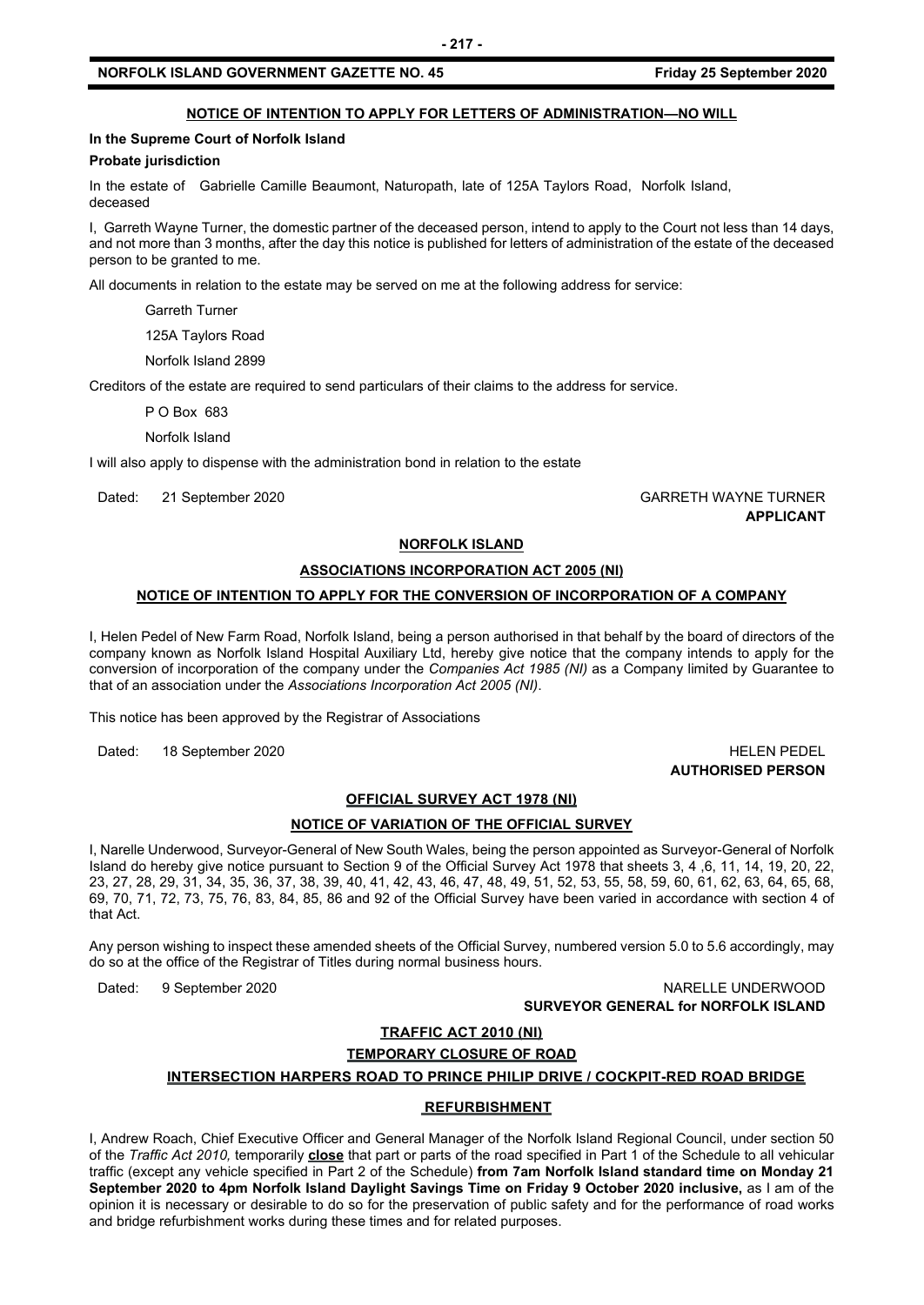#### **SCHEDULE**

- Part I Partial Road Closure: That part or parts of the roads comprising the intersection from Harpers Road through to Prince Philip Drive and comprising the Cockpit - Red Road Bridge and as directed by road works and/or bridge works officials / workers and/or by road / bridge works signage during the closure period (see attachment)
- **Part 2** Exempted classes of vehicles
	- (a) Vehicles and plant authorised by the General Manager of the Norfolk Island Regional Council or delegate thereof for delivery of goods or services;
	- (b) Council vehicles and plant involved on official business;
	- (c) Police, ambulance, fire services and emergency vehicles on official business;
	- (d) Vehicles authorised by OTC Police or delegate thereof;
	- (e) Fuel and Gas supply vehicles

Dated: 17 September 2020 **ANDREW ROACH CONSIDERER AND ANDREW ROACH** 

**GENERAL MANAGER**

### **TRAFFIC ACT 2010 (NI) TEMPORARY CLOSURE OF ROAD MOVEMENT OF WIDE AND HEAVY VEHICLES MARSHS ROAD FROM STOCKYARD ROAD TO BALL BAY**

I, Andrew Roach, Chief Executive Officer and General Manager of the Norfolk Island Regional Council, under section 50 of the *Traffic Act 2010,* revoke my previous instrument in this regard and now temporarily **close** that part or parts of the road specified in Part 1 of the Schedule to all vehicular traffic (except any vehicle specified in Part 2 of the Schedule) **for a 24 hr period each day from the date of publication of this notice in the Gazette to 6.00am Wednesday 31 March 2021,** as I am of the opinion it is necessary or desirable to do so for the preservation of public safety during these times and to enable **Boral Resources QLD Pty Limited** to receive and move vehicles, plant, equipment and materials to and from Ball Bay's temporary Groyne involving the operation of wide and heavy vehicles and for related purposes.

#### **SCHEDULE**

- **Part** I Partial Road Closure: That part or parts of the roads comprising Marshs Road from Stockyard Road to Ball Bay
- **Part 2** Exempted classes of vehicles
	- (f) Vehicles and plant authorised by the General Manager of the Norfolk Island Regional Council or delegate thereof for delivery of goods or services;
	- (g) Council vehicles and plant involved on official business;
	- (h) Police, ambulance, fire services and emergency vehicles on official business;
	- (i) Vehicles authorised by OTC Police or delegate thereof;
	- (j) Fuel and Gas supply vehicles

Dated: 17 September 2020 **ANDREW ROACH** 

**GENERAL MANAGER**

#### **PLANNING ACT 2002 (NI) – SUBSECTION 43(1) NOTICE**

#### **AMENDED DEVELOPMENT APPLICATION**

| <b>Development Application No.:</b> | DA BA 13/2020                                                              |
|-------------------------------------|----------------------------------------------------------------------------|
| Applicant:                          | A & S McGillycuddy                                                         |
|                                     | PO Box 782, Norfolk Island                                                 |
| Location:                           | Portion 32b, 157 Stockyard Road (a)                                        |
| Proposed Development:               | Two, detached one bedroom Residence - Accommodation Units (Low<br>Density) |
| Zone:                               | Rural                                                                      |
| Category:                           | Permissible (with consent)                                                 |

#### **Public Exhibition**

In accordance with section 38 of the Act DA.BA 13/2020 has been amended. The nature of the amendments are as follows

- Re-site 'Villa 2' to comply with development standards for minimum front boundary setbacks for the Rural Zone
- Re-site the water tank to a lower point at the subject land at 21.0 m from the front property boundary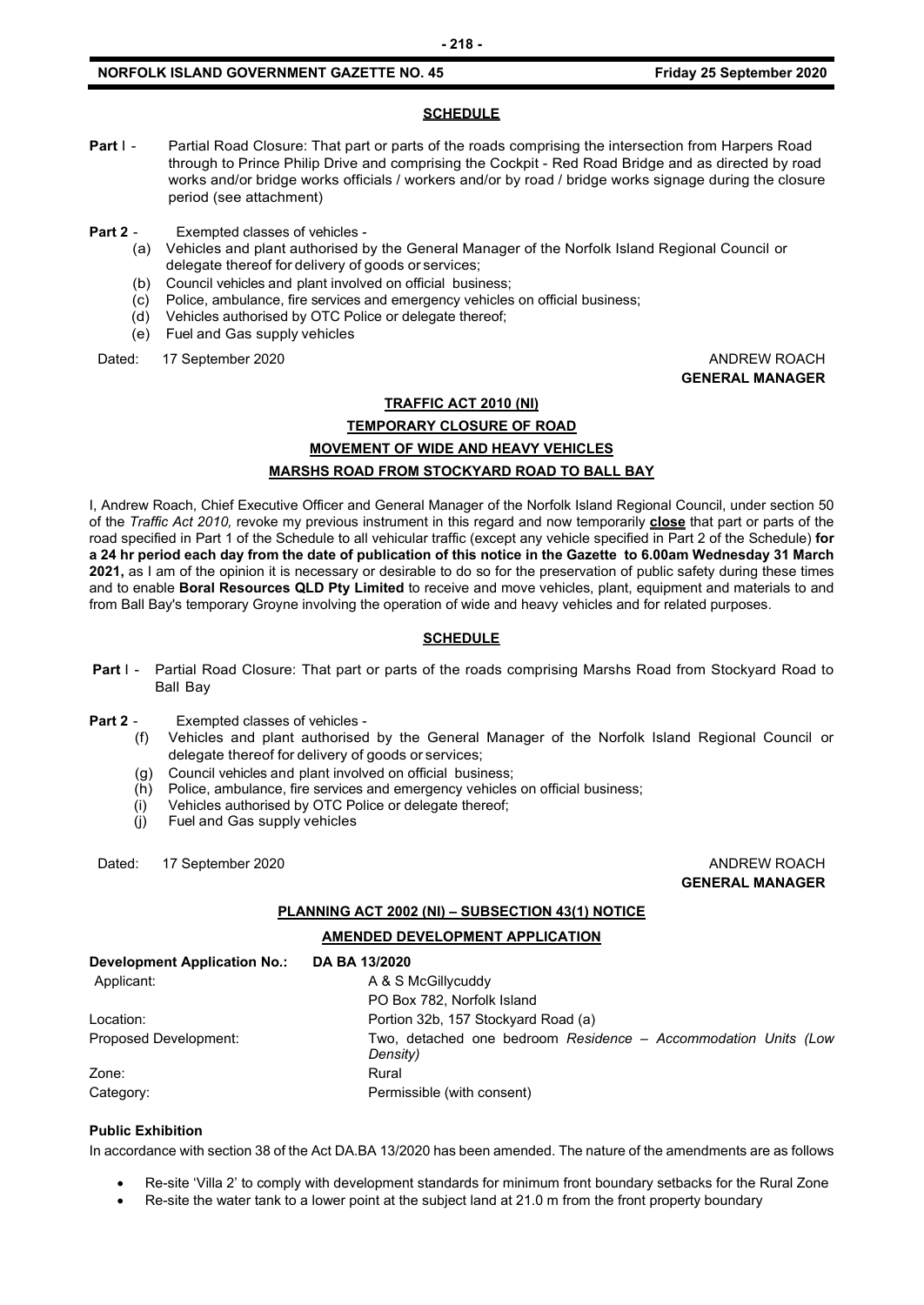- Change signage from two (2) signs to one (1) *Flush wall advertising structure* attached to the proposed front fence
- Change access from a one way driveway with two access points to Stockyard Road to one access point to Stockyard Road with two adjacent driveways to each villa
- Amend elevation plans to show correct land slope and corrected maximum building heights and demonstrate compliance with development standards for maximum building height standards for the Rural Zone.

This Amended Development Application may be inspected, during business hours, at the Planning Office at the Norfolk Island Regional Council, New Military Barracks, Kingston, and also at the Norfolk Island Regional Council website <http://www.norfolkisland.gov/nf/your-council/council-documents-public-exhibition>

An environmental impact statement was not required to accompany the Development Application under the Act and was not included with the Development Application.

#### **Submission**

Any person may, during the period between Monday 21 September 2020 and Monday 5 October 2020, make written submissions to the General Manager about the Amended Development Application. All submissions must state the relevant Development Application number. All submissions must be signed by at least one person making the submission. If a submission objects to the proposed development, the grounds for objections must be specified in the submission.

#### **Reviewable decisions**

Decisions made on Development Applications under the *Planning Act 2002 (NI)* are reviewable decisions within the meaning of subsection 78 of the Act.

Dated: 16 September 2020 JODIE BROWN

## **SENIOR STRATEGIC PLANNER**

#### **PASTURAGE AND ENCLOSURE ACT 1949 (NI)**

#### **REGULATION 5**

I, Andrew Roach, General Manager of Norfolk Island Regional Council, direct the owners of stock depastured under the *Pasturage and Enclosure Act 1949,* to muster stock for drenching at one of the following places between 7am and 3pm on the dates indicated below for that area. Dates are subject to change depending on the weather. Any variation of dates will be notified over the local radio.

| Stock Found in the Following areas                                                                                                                                                                     | <b>Muster Place</b>                 | <b>Muster Dates</b>                                               |
|--------------------------------------------------------------------------------------------------------------------------------------------------------------------------------------------------------|-------------------------------------|-------------------------------------------------------------------|
| Cockpit<br><b>Burnt Pine</b><br>New Cascade Road<br>J.E. Road<br><b>Red Road</b><br>Cascade                                                                                                            | Cascade Yards                       | Monday<br>21 <sup>st</sup> September                              |
| Kingston<br><b>Store Road</b><br>Middlegate<br>Rooty Hill Road<br><b>Cutters Corn</b><br><b>Bloody Bridge</b><br><b>Bumboras</b><br>Peters Highway<br>New Farm Road<br>Longridge<br><b>Rocky Point</b> | Pound Paddock, Kingston             | Monday/Tuesday<br>21 <sup>st</sup> and 22 <sup>nd</sup> September |
| Anson Bay Road<br>Duncombe Bay Road<br>Kingfisher Paddock                                                                                                                                              | Kingfisher Paddock Yards, Anson Bay | Wednesday<br>23rd September                                       |
| Ball Bay<br><b>Bucks Point</b><br><b>Steels Point</b>                                                                                                                                                  | Pound Paddock, Kingston             | Thursday<br>24 <sup>th</sup> October                              |
| Mt Pitt Road<br><b>Mission Road</b><br><b>Headstone Road</b><br>Douglas Drive                                                                                                                          | <b>Mission Pool Yards</b>           | Friday<br>25 <sup>th</sup> October                                |

Cattle owners are required to attend in person, at the appropriate muster place to muster and drench stock. Cattle owners may appoint an agent to attend the muster on their behalf, at the appropriate muster place(s) provided any such appointment is in writing and handed to the Inspector of Brands and Marks prior to muster. Failure to attend muster or failure to submit the written appointment of an agent will result in that cattle owner being ineligible to be granted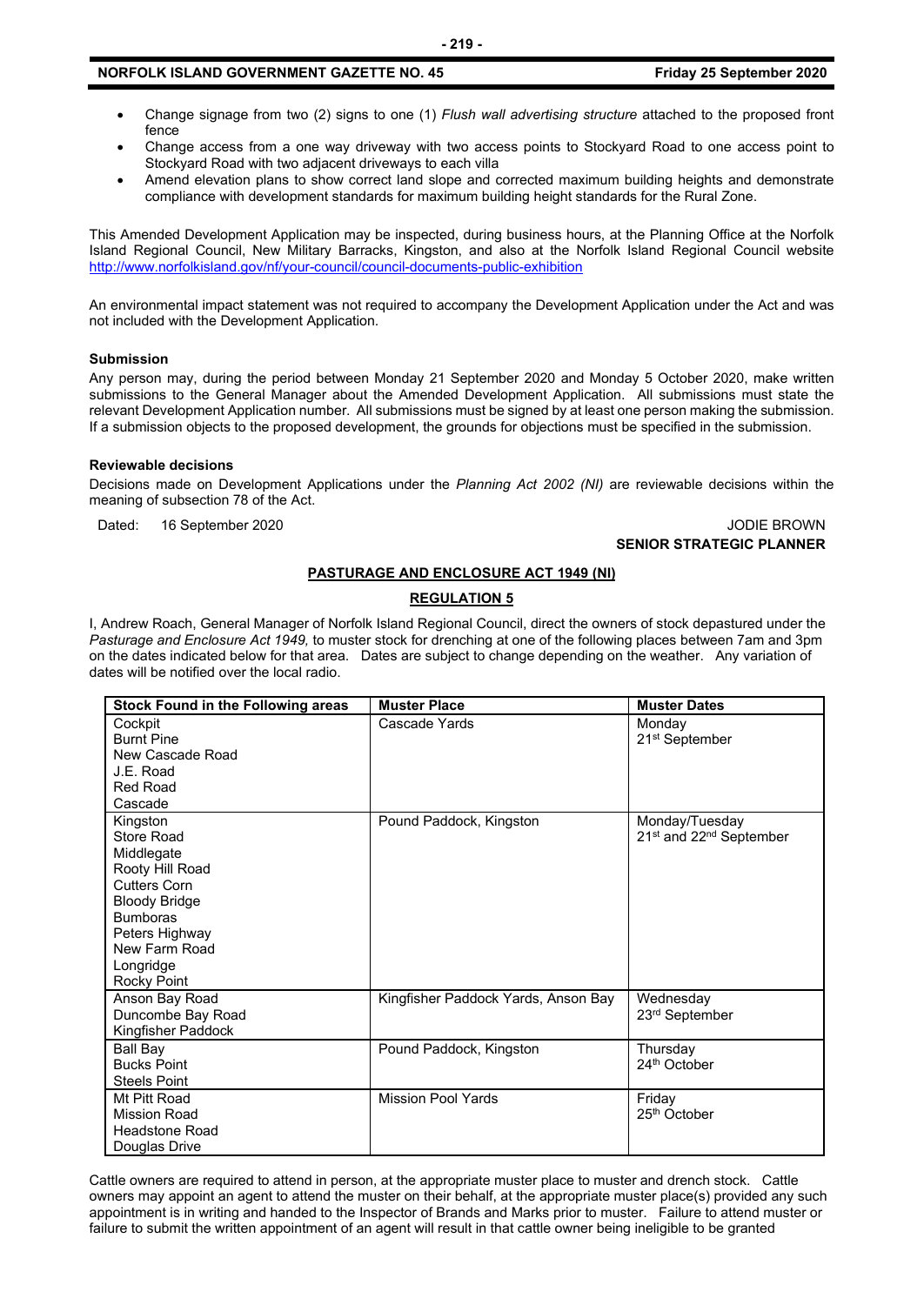pasturage rights for the next 12 month period beginning April 2021, in accordance with the approved *Depasturing Cattle Policy.* It should be further noted that an approved right of pasturage must exist in respect of calves over the age of 6 months, which are expected to be depastured on common land.

Dated: 14 September 2020 **ANDREW ROACH BELL ANDREW ROACH** 

**GENERAL MANAGER**

#### **DISASTER AND EMERGENCY MANAGEMENT ACT 2001 (NI)**

## **DECLARATION OF STATE OF DISASTER OR EMERGENCY (RECOVERY OPERATIONS) COVID-19 DIRECTIONS RECOVERY OPERATIONS (NO.1) 2020**

I, **George Ivor Andrew Plant**, Emergency Management Norfolk Island Controller:

- 1) under section 11(2)(g) of the *Disaster and Emergency Management Act 2001* (NI) am of the opinion that it is necessary to make directions in respect of recovery from the State of Emergency in respect of COVID-19 relating to the movement of persons within the disaster or emergency area as set out in the Schedule; and
- 2) under section 11(2)(h) of the *Disaster and Emergency Management Act 2001* (NI) am of the opinion that it is necessary to make directions in respect of recovery from the State of Emergency in respect of COVID-19 relating to the removal of persons within the disaster or emergency area who obstructs or threatens to obstruct recovery operations as set out in the Schedule; and
- 3) under section 11(2)(i) of the *Disaster and Emergency Management Act 2001* (NI) am of the opinion that it is necessary to make directions in respect of recovery from the State of Emergency in respect of COVID-19 relating to giving directions to persons whose responsibilities require him or her to engage in recovery operations.

#### **SCHEDULE**

#### **Direction 1 (2020) – Adjustment of COVID 19 measures – to commence 23:59 on 30th June 2020**

- 1. These Directions take effect at 23.59 on 10<sup>th</sup> July, 2020 and remain in force while the State of Disaster or Emergency (Recovery Operations) is in force.
- 2. In these Directions:

*Persons* includes people residing on Norfolk Island, visiting Norfolk Island for holiday or work purposes

*COVID-19 hotspot* means a particular area of Australia decided by the Chief Health Officer and published on the Queensland Health website.

*Incident Controller* means the person appointed under the State of Emergency in accordance with the NORDISPLAN.

- 3. Persons will be permitted\* to travel to Norfolk Island without the need to quarantine provided they:
	- a. do not have COVID-19.
	- b. have not been in contact within anyone in the prior 14 days with COVID-19;
	- c. have been granted a Norfolk Island Entry Pass\*
	- \*Any person travelling to Norfolk Island may be denied entry without a Norfolk Island Entry Pass
- 4. A person whilst on Norfolk Island must comply with physical distancing principles as published from time to time on [\(http://www.norfolkisland.gov.nf/norfolk-islands-covid-19-advice\)](http://www.norfolkisland.gov.nf/norfolk-islands-covid-19-advice).
- 5. A person whilst on Norfolk Island must follow any directions in relation to COVID-19 from staff of the *Norfolk Island Hospital and Residential Aged Care (NIHRACS).*
- 6. A person or business on Norfolk Island must follow any advice or operational direction provided by the Incident Controller or authorised officer of the *Norfolk Island Police Force (NIPF)*in relation to COVID-19.
- 7. A person or business involving close contact with persons is required to keep a daily customer register. A business will be required to retain the records for a period of three months. The register must be produced upon request by the Incident Controller.

*\* Please Note \** 

- *Online applications required by all travellers prior to travel (within 72 hours of travel).*
- *While the State of Emergency is in place verification of where travellers are from will be required*
- *Travel to mainland states and territories is a matter for residents to seek approval from State and Territory Government authorities.*

Dated: 8 July 2020 GEORGE PLANT **EMNI CONTROLLER**